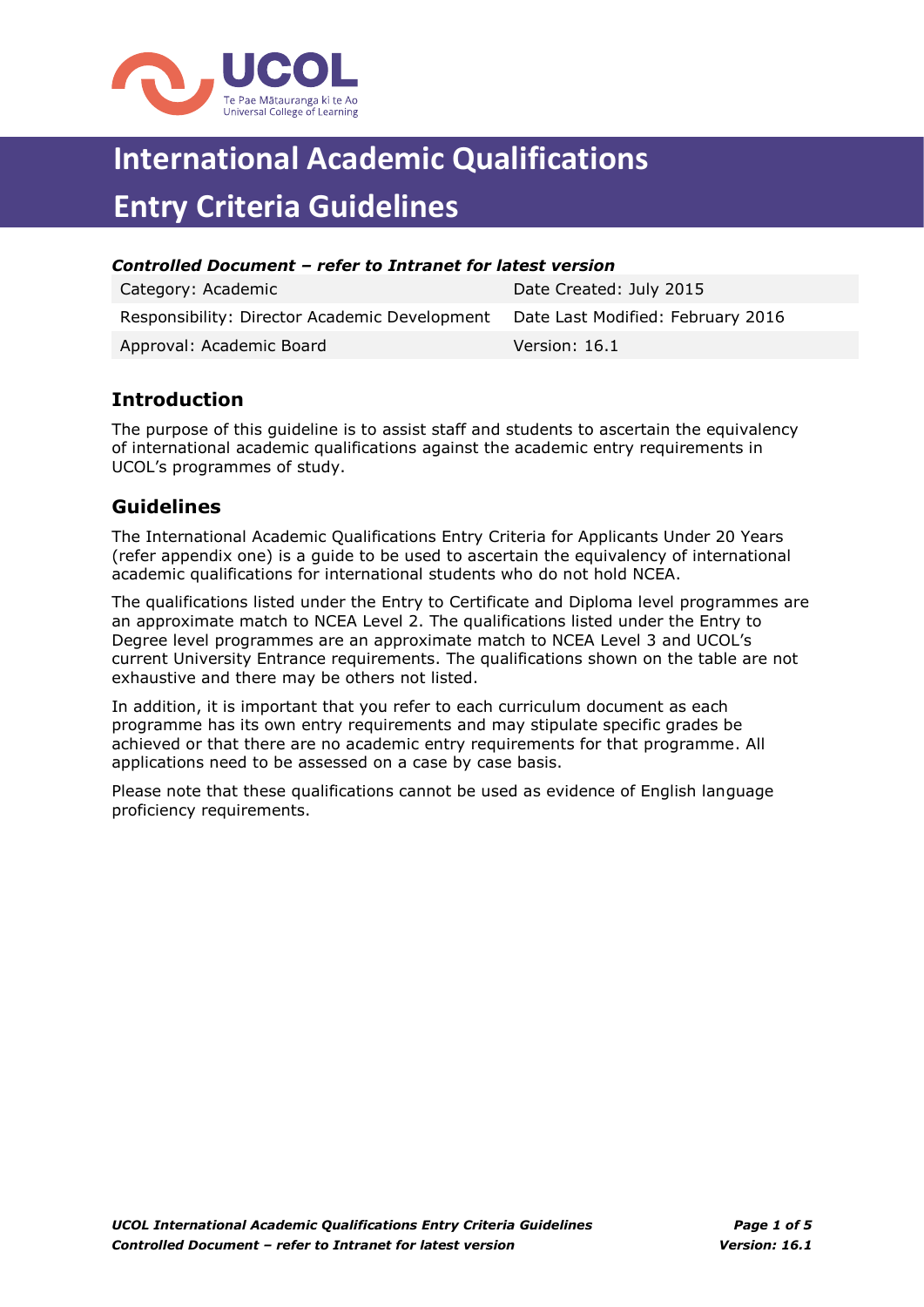## INTERNATIONAL ACADEMIC QUALIFICATIONS ENTRY CRITERIA FOR APPLICANTS UNDER 20 YEARS

**Below are the academic entry criteria for applicants under 20 years, listed by country, for acceptance into mainstream programmes at UCOL. Each programme has its own entry requirements and may stipulate specific grades be achieved.**

**Please note that these qualifications cannot be used as evidence of English language proficiency requirements. This list below is a guide only and all applications are assessed on a case by case basis. If your qualification is not listed please submit an application with verified copies of your transcript so that your application can be assessed.**

| <b>Country</b> | <b>Entry to Certificate and</b><br>Diploma level programmes            | <b>Entry to Degree level programmes</b>                                                                                                                                                                                                                                                             |
|----------------|------------------------------------------------------------------------|-----------------------------------------------------------------------------------------------------------------------------------------------------------------------------------------------------------------------------------------------------------------------------------------------------|
| Argentina      | Bachillerato or Trayecto Técnico<br>Profesional                        | Bachillerato Especializado or successful<br>completion of one year's study at a recognised<br>tertiary institution                                                                                                                                                                                  |
| Australia      | Successful completion of Year 12                                       | Successful completion of High School<br>Certificate - Year 12 with a minimum Tertiary<br>Entrance Rank or equivalent of 74 (e.g.<br>Queensland OP of 12 or less).                                                                                                                                   |
| Bangladesh     | <b>Higher Secondary Certificate</b><br>with 65% passes in all subjects | Successful completion of two year's study at a<br>recognised tertiary institution                                                                                                                                                                                                                   |
| <b>Brazil</b>  | Completion of high school (3rd<br>year of second level)                | Successful completion of one year's study at a<br>recognised tertiary institution                                                                                                                                                                                                                   |
| <b>Brunei</b>  | GCE O Level in four subjects                                           | GCE A levels (2xE or equivalent - minimum<br>two academic subjects)                                                                                                                                                                                                                                 |
| <b>Canada</b>  | Grade 12 Certificate                                                   | Provincial High School Diploma, average 60%<br>across 6 subjects                                                                                                                                                                                                                                    |
| Chile          | Licencia de Educación Media or<br>Técnico Medio                        | Successful completion of one year's study at a<br>recognised tertiary institution                                                                                                                                                                                                                   |
| China          | 2 years of Senior Secondary<br>School                                  | Senior Secondary School Certificate plus<br>Successful completion of one year's study at a<br>recognised tertiary institution, or successful<br>completion of a 2-year diploma from a<br>recognised tertiary institution, or completed<br>Gaokao with a tier one score from the related<br>province |
| Colombia       |                                                                        | Successful completion of Tecnólogo<br>Especializado at a recognised tertiary<br>institution                                                                                                                                                                                                         |
| Denmark        |                                                                        | Senior high school (Studentereksamen) with<br>average grade of 8.0 on 11 point scale                                                                                                                                                                                                                |
| Fiji           | Fiji School Leaving Certificate<br>65% in 4 academic subjects          | Fiji Form 7 with aggregate 250 in best four<br>subjects with a minimum of 50 in English                                                                                                                                                                                                             |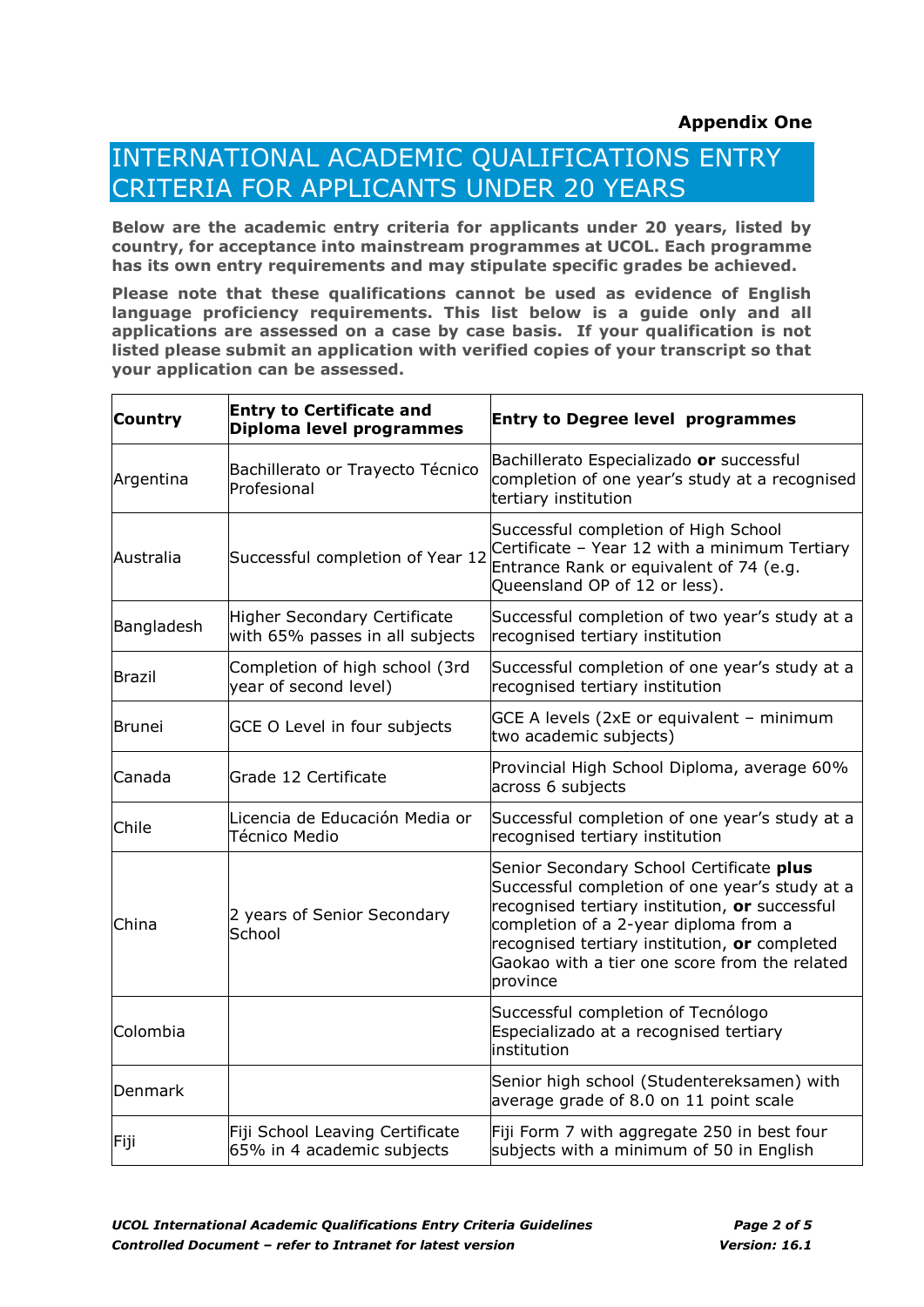| Country                 | <b>Entry to Certificate and</b><br>Diploma level programmes                                                     | <b>Entry to Degree level programmes</b>                                                                                                                                                                                             |
|-------------------------|-----------------------------------------------------------------------------------------------------------------|-------------------------------------------------------------------------------------------------------------------------------------------------------------------------------------------------------------------------------------|
| France                  |                                                                                                                 | International Baccalauréat                                                                                                                                                                                                          |
| Germany                 | Mittlere reife/Realsculabschluss                                                                                | Successful completion of senior high school<br>(Abitur)                                                                                                                                                                             |
| Hong Kong               | HK Diploma in Secondary<br>Education (HKDSE), minimum 4<br>x D passes                                           | Three Hong Kong Advanced level passes with<br>one at Grade C or higher in academic subjects                                                                                                                                         |
| India                   | <b>Higher Secondary Certificate</b><br>(HSC)                                                                    | Higher Secondary Certificate with passes of<br>65% over 4 academic subjects (CBSE and<br><b>ICSE Boards)</b>                                                                                                                        |
| Indonesia               | SMA <sub>3</sub>                                                                                                | Successful completion of one year's study at a<br>recognised tertiary institution, or have<br>achieved SMU or SMA with a minimum GPA of<br>8.5                                                                                      |
| Iran/Iraq               |                                                                                                                 | Successful completion of one year's study at a<br>recognised tertiary institution                                                                                                                                                   |
| Italy                   |                                                                                                                 | Successful completion of Diploma di Maturità                                                                                                                                                                                        |
| Japan                   | High School Leaving Certificate<br>with a C average                                                             | Successful completion of one year's study at a<br>recognised tertiary institution, or completion<br>of a High School Diploma with a B average, or<br>junior college diploma of 2 or 3 years'<br>duration.                           |
| Kenya                   |                                                                                                                 | Kenya Certificate of Secondary Education with<br>a B+ average                                                                                                                                                                       |
| Korea                   | High School Diploma                                                                                             | Korean CSAT with a minimum score of 80%,<br>or High School Diploma with a B average (80-<br>84%) in academic subjects                                                                                                               |
| Malaysia                | SPM Grade 4 average in 5<br>subjects or Chinese Unified<br>Examination (UEC) Grade 6<br>average over 5 subjects | STPM with two Es in relevant subjects; or<br>MICSS with at least six subjects with a score<br>of B5 or better in at least five of these subjects<br>(cannot include more than one language)                                         |
| Mexico                  | Successful completion of a<br>qualification equivalent to New<br>Zealand Year 12                                | Successful completion of one year's study at a<br>recognised tertiary institution, or a<br>qualification equivalent to New Zealand Year<br>13, or successful completion of one year's<br>study at a recognised tertiary institution |
| Nepal                   | Proficiency certificate with a<br>grade average of 65%                                                          | Proficiency Certificate with a grade average of<br>80%                                                                                                                                                                              |
| <b>New</b><br>Caledonia | Successful completion of<br>Baccalaureate                                                                       | Baccalaureate, minimum grade of 24                                                                                                                                                                                                  |
| Nigeria                 | Senior School Certificate with<br>aggregate 22 in best six subjects recognised tertiary institution             | Successful completion of one year's study at a                                                                                                                                                                                      |
| Norway                  |                                                                                                                 | Successful completion of Videregående Skole                                                                                                                                                                                         |
| Oman                    | Thanawiya Amma (Secondary<br>School Leaving Certificate)                                                        | Successful completion of one year's study at a<br>recognised tertiary institution                                                                                                                                                   |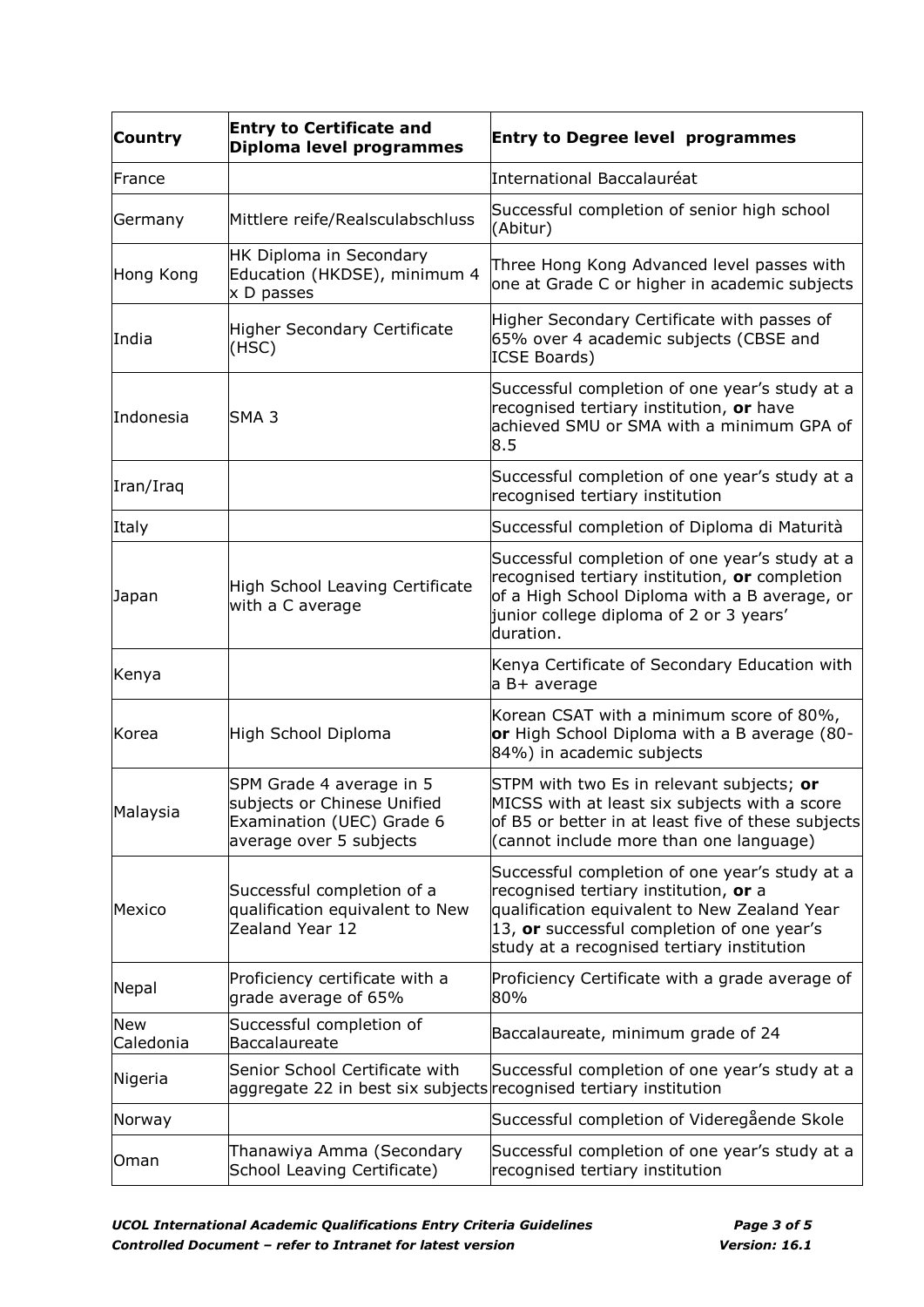| <b>Country</b>          | <b>Entry to Certificate and</b><br>Diploma level programmes                                   | <b>Entry to Degree level programmes</b>                                                                                                                                                                          |
|-------------------------|-----------------------------------------------------------------------------------------------|------------------------------------------------------------------------------------------------------------------------------------------------------------------------------------------------------------------|
| Pacific Islands         | Successful completion of Year 12<br>(6th Form)                                                | Successful completion of Year 13 (7th Form)                                                                                                                                                                      |
| Pakistan                | Higher Secondary School<br>Certificate with 60% average (B<br>grade or division 1)            | Successful completion of one year's study at a<br>recognised tertiary institution                                                                                                                                |
| Papua New<br>Guinea     | High School Certificate with<br>Grade B in 5 academic subjects                                | Successful completion of one year's study at a<br>recognised tertiary institution, or successful<br>completion of the South Pacific Form 7<br>Certificate (with three or more B grades in<br>academic subjects)  |
| Philippines             | Higher School Certificate with<br>Superior Grades (grade B) in<br>Year 4                      | Successful completion of one year's study at a<br>recognised tertiary institution                                                                                                                                |
| Russia                  | Certificate of Secondary<br>Education with grade 4 average;<br>or Certificate of Maturity     | Successful completion of one year's study at a<br>recognised tertiary institution                                                                                                                                |
| Samoa                   | Completion of high school<br>equivalent to New Zealand Year<br>12                             | Successful completion of one year's study at a<br>recognised tertiary institution                                                                                                                                |
| Saudi Arabia            | Tawjihiyah (General Secondary<br>Education Certificate) with a<br>minimum overall mark of 60% | Successful completion of one year's study at a<br>recognised tertiary institution                                                                                                                                |
| Singapore               | GCE O Level in four subjects                                                                  | GCE A Levels with three passes in relevant<br>subjects, or successful completion of NUS High<br>School Diploma                                                                                                   |
| Sri Lanka               | GCE O Levels in four subjects                                                                 | GCE A Levels with three passes in relevant<br>subjects                                                                                                                                                           |
| Sweden                  | Slutbetyg                                                                                     | Student Examen/Avgångsbetyg Leaving<br>Certificate                                                                                                                                                               |
| Taiwan                  | Senior High School Leaving<br>Certificate with a C average                                    | Successful completion of one year's study at a<br>recognised tertiary institution, or senior high<br>school and a 2-year junior college diploma, or<br>junior high school and a 5-year junior college<br>diploma |
| Thailand                | Matayom 6 (with grade point<br>average of 2.5)                                                | Successful completion of one year's study at a<br>recognised tertiary institution                                                                                                                                |
| Tonga                   | Successful completion of Year 12<br>(6th Form)                                                | Successful completion of Year 13 (7th Form)                                                                                                                                                                      |
| United Arab<br>Emirates | 70% or better in Tawajihyya<br>(General and Religious)                                        | Successful completion of one year's study at a<br>recognised tertiary institution                                                                                                                                |
| United<br>Kingdom       | Minimum 5 GCSEs Grade C or<br>above                                                           | Minimum 2 GCE A-Levels and 3 GCSEs. UCAS<br>Points 220 minimum or International<br>Baccalaureate                                                                                                                 |